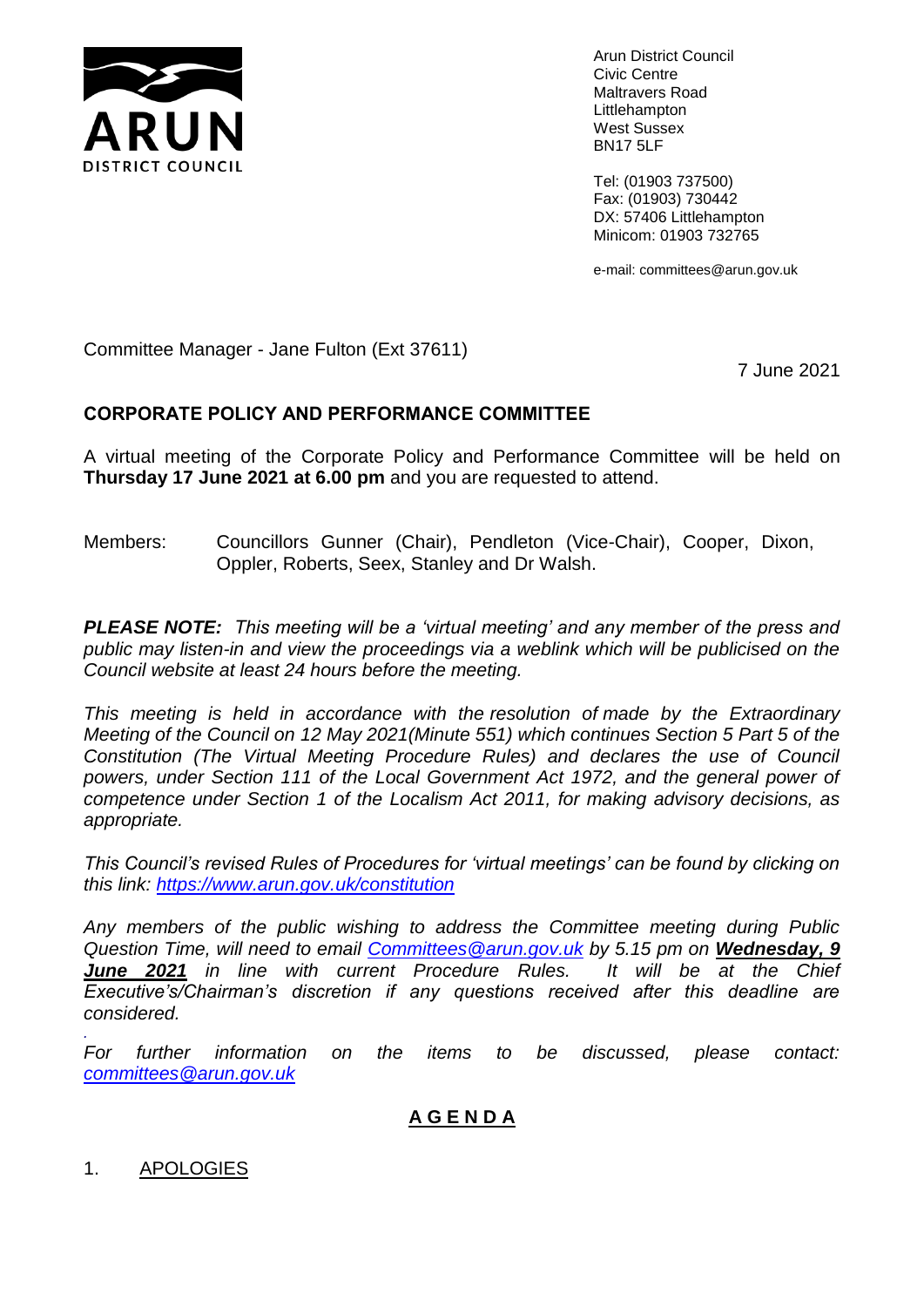# 2. DECLARATIONS OF INTEREST

Members and Officers are invited to make any declaration of pecuniary, personal and/or prejudicial interests that they may have in relation to items on this agenda, and are reminded that they should re-declare their interest before consideration of the items or as soon as the interest becomes apparent.

Members and Officers should make their declaration by stating:

- a) the item they have the interest in
- b) whether it is a pecuniary/personal interest and/or prejudicial interest
- c) the nature of the interest

# 3. ITEMS NOT ON THE AGENDA THAT THE CHAIRMAN OF THE MEETING IS OF THE OPINION SHOULD BE CONSIDERED AS A MATTER OF URGENCY BY REASON OF SPECIAL CIRCUMSTANCES

### 4. PUBLIC QUESTION TIME

To receive questions from the public (for a period of up to 15 minutes)

#### 5. TERMS OF REFERENCE FOR THE CORPORATE POLICY AND PERFORMANCE COMMITTEE; MATTERS RESERVED; AND DELEGATION TO OFFICERS (Pages 1 - 8)

This report asks the Committee to note its Terms of Reference as given by Full Council and to make any suggestions to the Constitution Working Party for clarifying these Terms of Reference and to make, by exception, delegations to Officers under matters reserved.

6. CARAVAN SITES AND CONTROL OF DEVELOPMENT (Pages 9 - 36)

Committee approval is sought to adopt a Fit and Proper Person Fees Policy and Determination Policy to support the introduction of the Fit and Proper Person test (F&PP) in relation to caravan site licensing (residential sites) on 1 July 2021.

ACT, 1960 - FIT AND PROPER PERSON TEST

The F&PP legislation is a new mechanism for local authorities to determine whether the person with day-to-day responsibility for managing every residential, commercial site within their district is fit and proper to do so.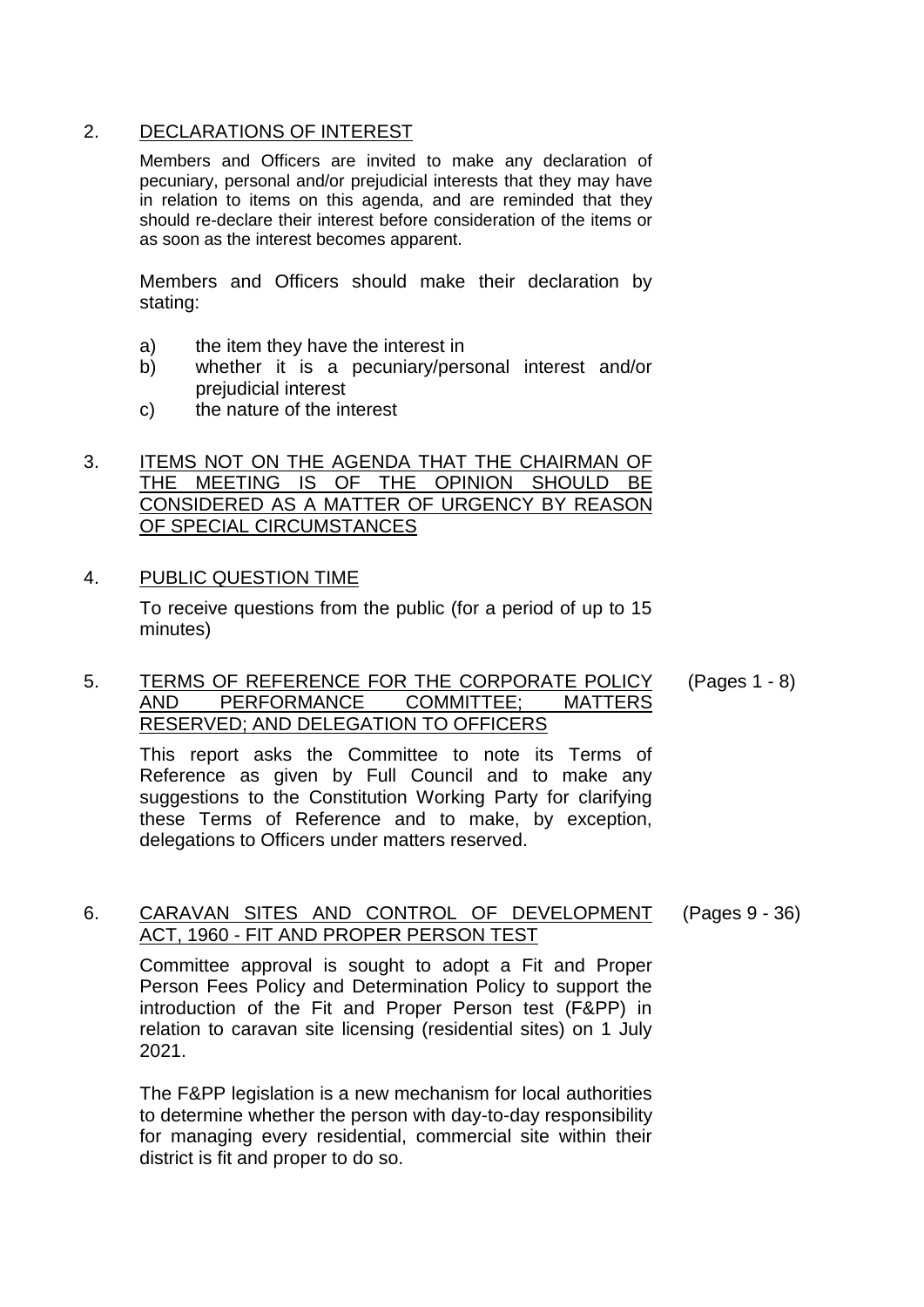Applications can be made to the Local Authority (LA) from 1 July 2021. The LA will need to assess the applicant's circumstances in consideration of any determination policy. A register of approved F&PP applicants will also need to be maintained by the LA.

This is a new function of the LA, who is able to recover its costs only in accordance with an Adopted Fees Policy.

### 7. SUPPLEMENTARY ESTIMATE TO COVER COSTS AWARDED AGAINST THE COUNCIL IN APPEAL P/58/19/PL

Planning permission was refused for application P/58/19/PL. The decision was taken by the Development Control Committee (DCC) and was contrary to the advice of Officers from Arun District Council, West Sussex County Council (as Highway Authority) and the Council's appointed Highways Consultant. In deciding the subsequent appeal, the Inspector has concluded that the Council acted unreasonably in refusing planning permission and has awarded costs against the Council.

This award follows an award of costs for BE/69/19/OUT, Y/103/18/PL & EP/148/20/PL; all of which were refused planning permission contrary to the advice of Officers. Costs of £11,400 were paid from the Department budget for BE/69/19/OUT and a Supplementary Estimate of £33,000 was agreed at Cabinet on 11 January 2021 for Y/103/18/PL & EP/148/20/PL.

A further Supplementary Estimate is now sought to pay these further costs as the Department budget is unable to accommodate these significant additional payments.

#### 8. SUPPLEMENTARY ESTIMATE TO COVER COSTS FOR DEFENDING APPEAL ON LAND SOUTH OF BARNHAM STATION, BARNHAM (Pages 41 - 44)

An appeal has been submitted against the decision of the Council to refuse planning permission for up to 200 dwellings on Land South of Barnham Station, Barnham (application reference BN/142/20/OUT). The application was refused under delegated authority on 23 February 2021 for ten reasons relating to poor placemaking, highway impact and lack of mitigation, impact on high quality trees, concerns around foul drainage, flooding, air quality, securing affordable housing and the impact on the Barnham Church Lane Conservation Area.

The appeal will be heard in September 2021 and is to be heard by way of a Public Inquiry lasting an estimated eight days.

(Pages 37 - 40)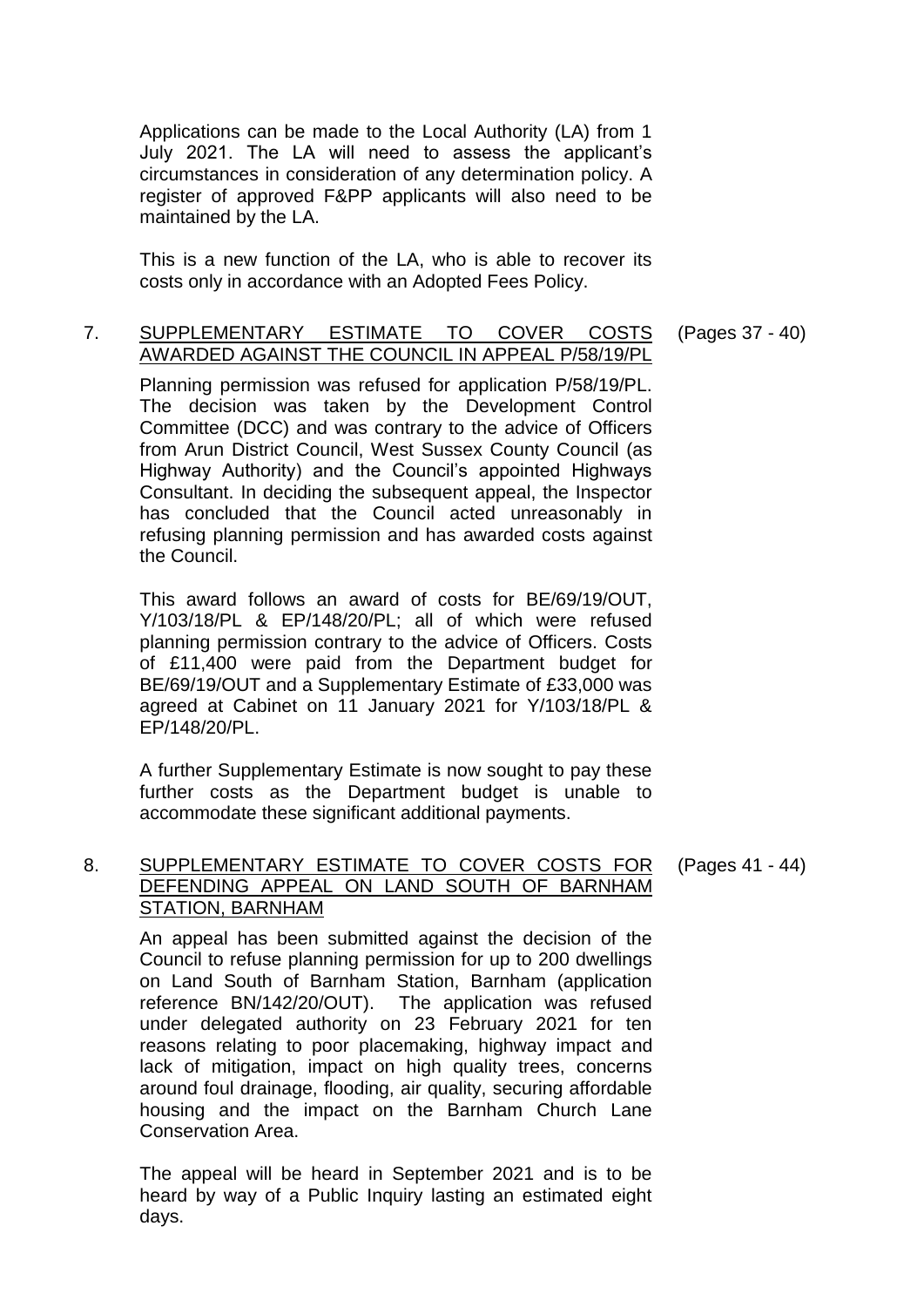This report seeks approval for a supplementary estimate of up to £50,000 to cover the costs of defending this appeal.

9. CORPORATE PLAN 2018-2022 - QUARTER 4 AND END OF YEAR PERFORMANCE REPORT FOR THE PERIOD 1 APRIL 2020 TO 31 MARCH 2021 FOR THE CORPORATE PLAN AND SERVICE DELIVERY PLAN INDICATORS (Pages 45 - 70)

This report sets out the Q4 and End of Year performance outturn for the Corporate Plan and Service Delivery Plan performance indicators for the period 1 April 2020 to 31 March 2021.

### **ITEMS PUT FORWARD FROM SERVICE COMMITTEES**

### 10. MINUTES FROM THE MEETING OF THE PLANNING POLICY COMMITTEE - 1 JUNE 2021

To receive the minutes from the meeting of the Planning Policy Committee held on 1 June 2021 in relation to recommendations from that Committee in relation to the Delivery of West Bank Strategic Allocation.

Due to timing, these minutes will be circulated separately to the agenda. To view the Officer's report – please click on this link – [Report](https://www.arun.gov.uk/download.cfm?doc=docm93jijm4n17341.pdf&ver=17979)

# **FEEDBACK FROM JOINT ARUN AREA COMMITTEES**

There is nothing to report to this meeting.

### **OUTSIDE BODIES**

The Committee will receive feedback from the Council's representatives or appointees on Outside Bodies as appropriate.

# 11. LOCAL COUNCIL TAX SUPPORT SCHEME (Pages 71 - 76)

In accordance with the provisions of the Officer Scheme of Delegation in the Council's Constitution, this report provides an update to the Committee on the decisions taken by the Chief Executive to incur expenditure or take urgent action to continue the Covid-19 Hardship Fund for claimants of the Local Council Tax Support Scheme (LCTS) for 2021/22